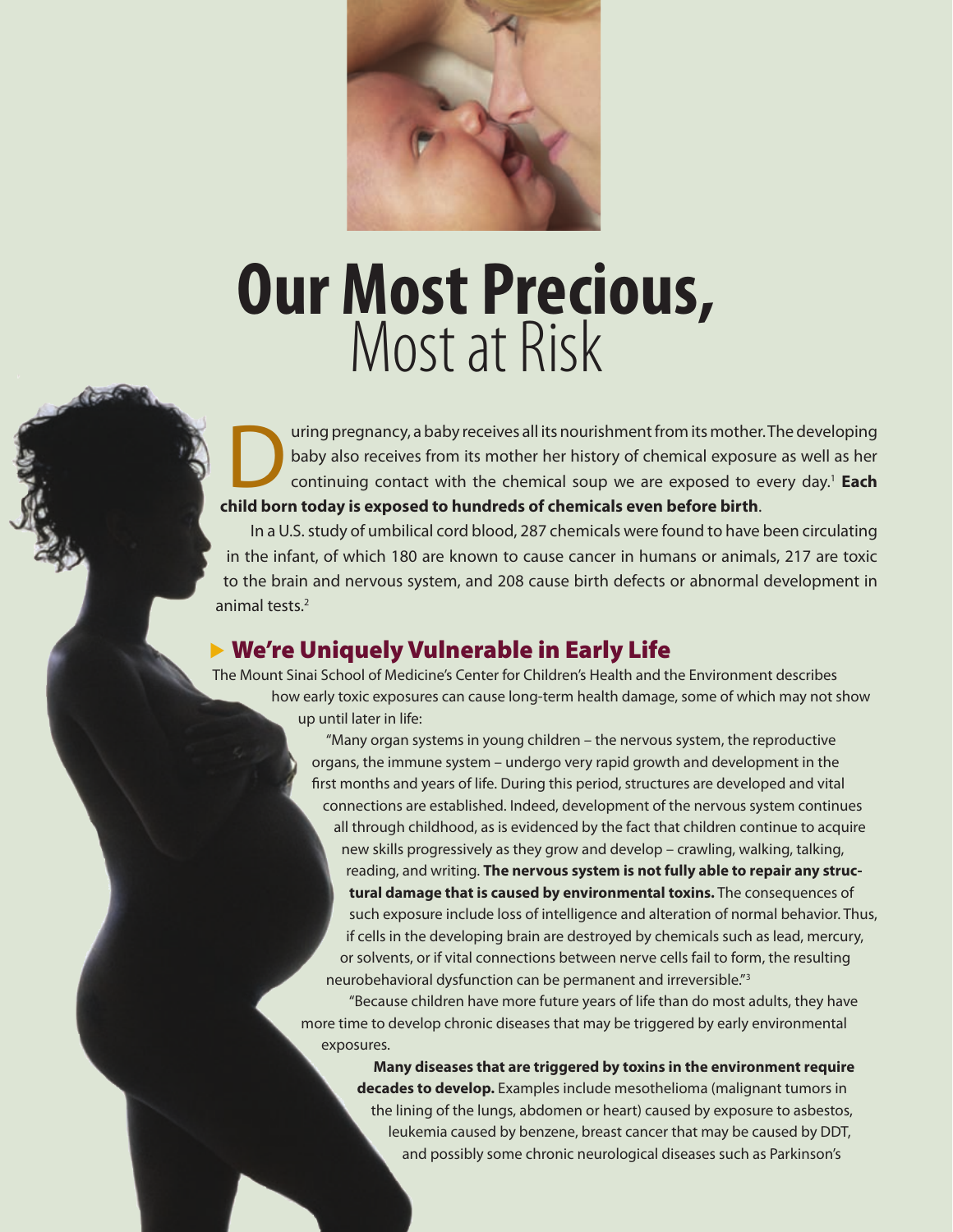## **BRAIN DEVELOPMENT EASILY DISRUPTED<sup>9</sup>**



Think of brain development as a time when cells get assigned their first job.

If they are exposed to a particular chemical while they're on their way to work, then they may never get there and the job will not be done.

Or they may misunderstand the assignment and not complete it correctly.

Or maybe they won't understand their relationship with "co-workers" – other cells – thus interfering with the integrated functioning of the brain.

In any case, the chemical is interfering with the performance of the cell's duties, which will ultimately affect overall brain development.

One important point about brain development is that various stages of development provide critical "windows of vulnerability" during which exposure to a chemical substance may have lasting adverse effects on brain function.

In other words, there are precise moments in development when a toxic chemical can cause long-term damage to how the brain works.

disease that may be caused by exposure to environmental neurotoxins such as pesticides. Many of those diseases are now thought to be the products of multi-stage processes within the body's cells that require many years to evolve from earliest initiation to actual manifestation of illness. Consequently, certain carcinogenic and toxic exposures sustained early in life appear more likely to lead to disease than do the same exposures encountered later in life."4

The big<br>they ha<br>rid of th **The big concern of the phthalates is that they have anti-androgen activity. They get rid of things that are in the testosterone line, the things that make a man a man."**

> **—** Jim Pirkle, deputy director for science at the CDC's Environmental Health Laboratory<sup>5</sup>

### **Exam Mother to Child**

Several studies that test pregnant women for toxic chemicals and then track the health of their children have found that health problems are linked to exposure during pregnancy.

For example, one recent study tested for phthalates in the urine of pregnant women. Phthalates are chemicals widely used in cosmetics and plastics. The researchers identified **an association between pregnant women's exposure to phthalates and adverse effects on genital development in their baby boys.**<sup>6</sup> Phthalates have also been shown in animal studies to cause genital abnormalities.

### **Exercise Changing** Environment

The world in which our children grow up today is fundamentally different from that of our grandparents. Traditional infectious diseases have largely been eliminated, infant mortality is greatly reduced, and the expected lifespan of a baby born now in the United States is more than twenty years longer than that of a child born in the early 1900s.<sup>7</sup>

*But children today face hazards in the environment that were neither known nor suspected only a few decades ago.*8 Synthetic chemical compounds have been developed and dispersed into the environment; fewer than half of the tens of thousands of compounds in commercial use have ever been tested for their potential toxicity to humans and fewer still have been assessed for their toxicity to children. Children's exposures to lead, pesticides, PCBs, and toxic air pollutants are widespread.

# ▶ Changing Childhood Illness

Children's exposures to these newly developed toxic chemicals, in combination with the triumph of vaccines and control of infectious disease, have changed the face of childhood illness. **For most US children, the classic infectious diseases have been replaced by chronic, complex, debilitating conditions, such as leukemia and other cancers, asthma, developmental disabilities, and birth defects.** For example:

The number of children and the total number of people with **asthma in the U.S. has more than**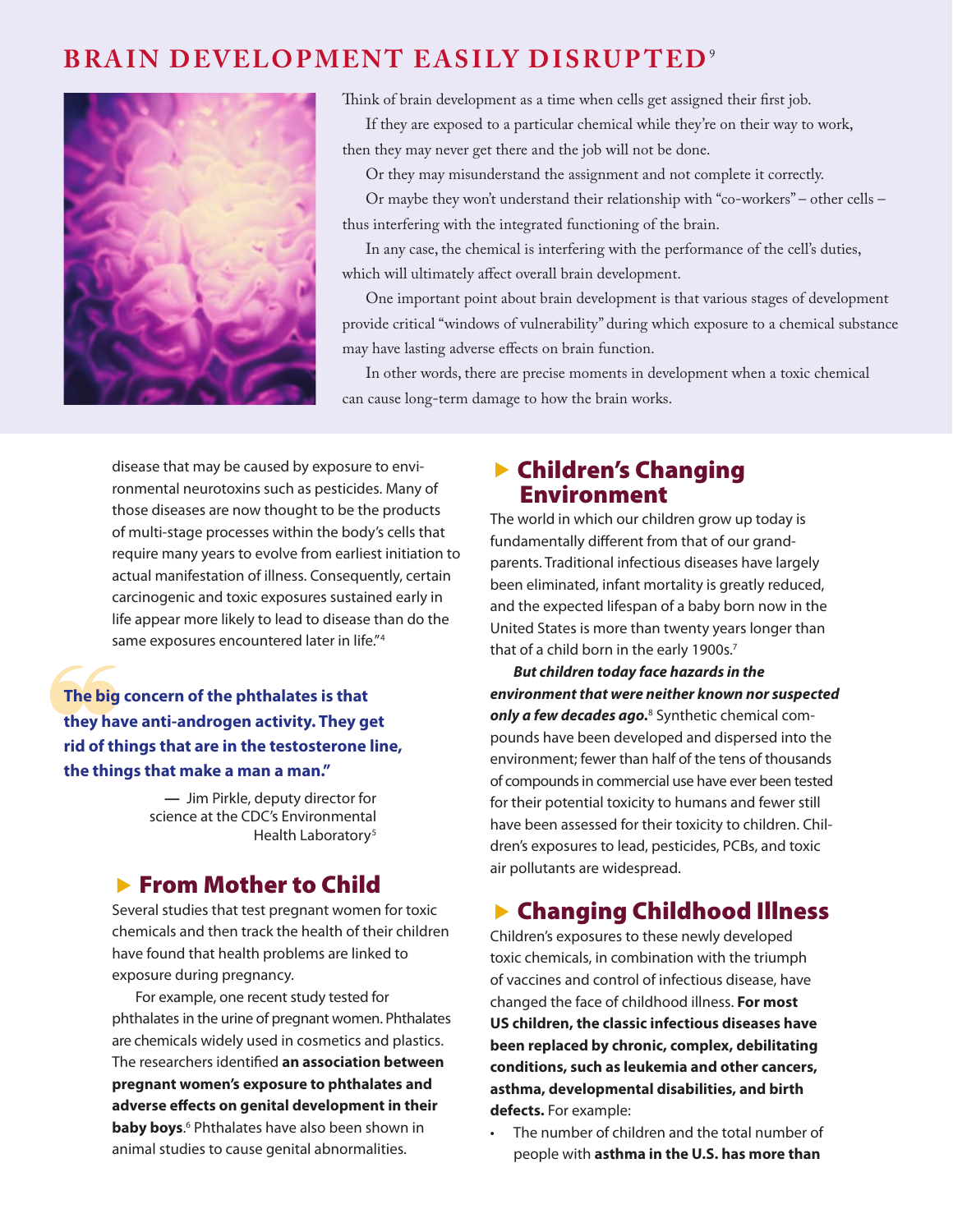**doubled since 1980**, affecting about 7.5 million American children in 2001. Asthma is now the most common cause of school absenteeism and the leading cause of hospitalization in children.<sup>10</sup>

- **Low birth weight and premature babies**, predictors of long-term health problems, have been rising since 1980.<sup>11</sup>
- **Brain cancers and other tumors** in children's nervous systems rose by more than 25% between 1973 and 1996.12
- **Leukemia**, the most common childhood cancer, increased by about 17% between 1973 and 1996 (from 23 to 27 cases per million children).<sup>13</sup>
- According to the CDC, the number of children with **autism spectrum disorders** has increased in the past decade. While better diagnoses may contribute to this apparent increase, the large jump from 4 to 5 cases in 10,000 children to possibly as high as 70 per 10,000 is cause for concern. 14

### **Exercicide Impacts** on Children

Dr. Elizabeth Guillette studied children in the Yaqui Valley in Sonora Mexico, comparing pre-school children living in the foothills where pesticide use was avoided, with similar children living in the valley where pesticides were frequently used on agricultural crops.15 The people from the foothills and the valley share similar genetic backgrounds, diets, water mineral contents, cultural patterns and social behaviors. The exposed

children from the valley showed decreases in stamina, coordination, short-term memory and the ability to draw a person. The drawings show striking differences between the exposed and unexposed children. The pesticide-exposed children drew the figures on the right, whereas the children from the foothills who were less exposed to pesticides drew figures of humans with features that are characteristic of typical four and five year olds.<sup>16</sup>

# **End**notes

- 1 Environmental Working Group (EWG). (2005) The Pollution in Newborns: Executive Summary. 2005 *www.ewg.org/reports/bodyburden2/execsumm.php*
- 2 Ibid.
- 3 Mt. Sinai Center for Children's Health and the Environment. (2002) Children's Unique Vulnerability to Environmental Toxins June 2002. *www.childenvironment. org/factsheets/childrens\_vulnerability.htm*
- 4 Ibid.
- 5 Weise, Elizabeth. Are our products our enemy? *USA Today*, August 2005.
- 6 Swan et al. (2005) Decrease in Anogenital Distance among Male Infants with Prenatal Phthalate Exposure. Environmental Health Perspectives; 2005; 113(8)
- 7 INFORM, Landrigan, P. (2007) Environmental Health Threats to Children: A Look at the Facts *www.informinc. org/fact\_children.php*
- 8 Ibid.
- 9 Adapted from Greater Boston Physicians for Social Responsibility. (2001) *In Harm's Way: Toxic Threats to Child Development. http://psr.igc.org/ihw-download-report.htm*
- 10 American Lung Association. (2006) "About Childhood Asthma." August 2006. *www.lungusa.org/site/pp. asp?c=dvLUK9O0E&b=22782*

# **GUILLETTE STUDY**



### **Figure 1.**<sup>17</sup>

Representative drawings of a person by four-year-old Yaqui children from the foothills where natural agricultural methods are used, and the valley where modern chemicalbased pesticides are used.